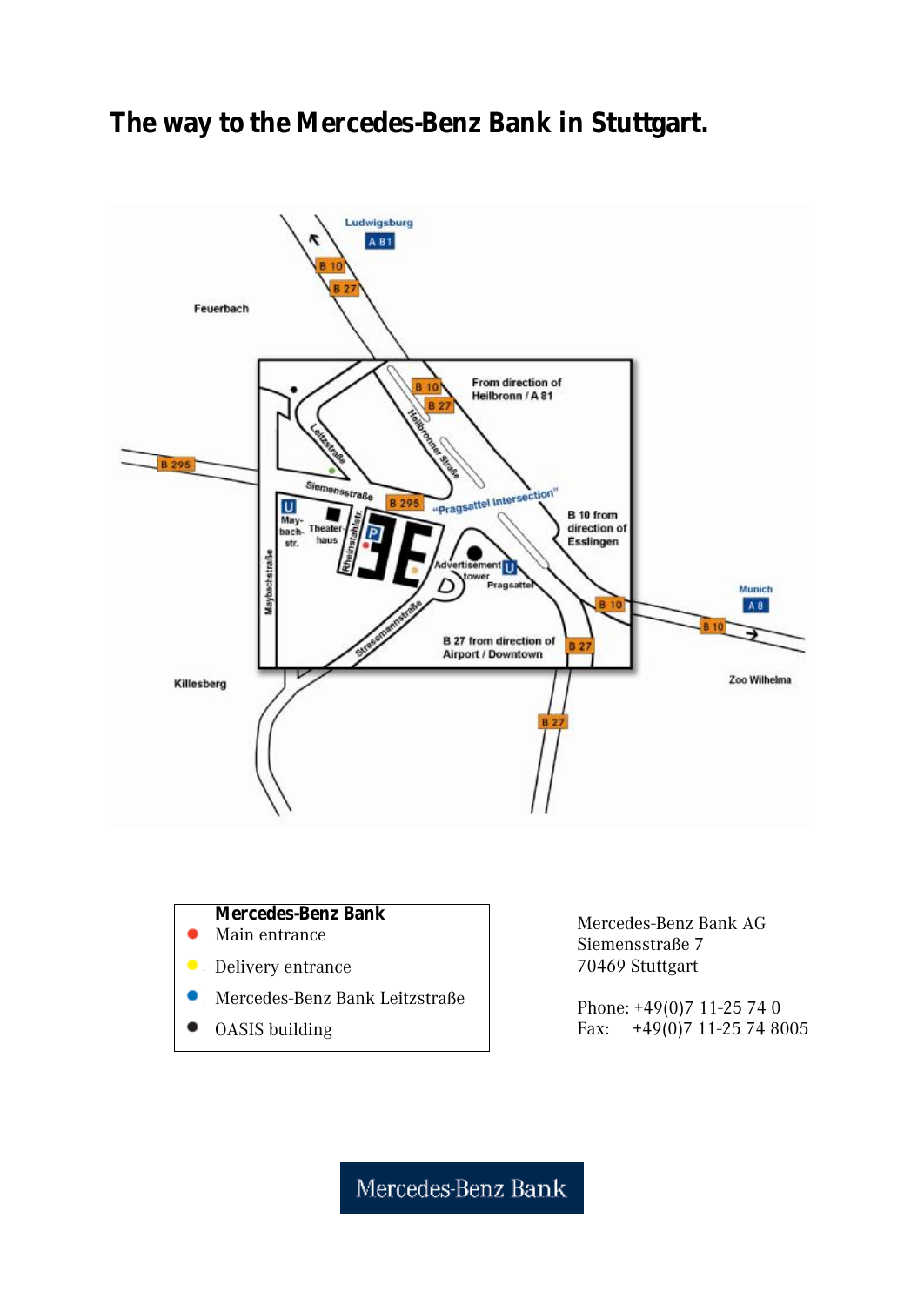# **Driving instructions from Heilbronn/Würzburg (A 81)**

Mercedes-Benz Bank AG, Siemensstraße 7, 70469 Stuttgart, Phone: +49(0)711-2574-0

- Autobahn (A) 81 in direction of Stuttgart
- Exit S-Zuffenhausen (17)
- B10 in direction of Stuttgart center (downtown)
- At the interception Pragsattel (advertisement tower in sight across the street), right turn onto Siemensstraße/B 295 in direction of Calw/Leonberg
- After 100 m turn left at the first stop light onto Rheinstahlstraße
- Underground parking lot at the Mercedes-Benz Bank

## **Driving instructions from Esslingen/Ulm (B 10)**

Mercedes-Benz Bank AG, Siemensstraße 7, 70469 Stuttgart, Phone: +49(0)711-2574-0

- Take the B 10 in direction of Vaihingen-Enz, drive by the Wilhelma Zoo
- At the Pragsattel interception (advertisement tower in sight to your left), turn left onto Siemensstraße/B 295 in direction of Calw/Leonberg
- After 100 m turn left at the first stop light onto Rheinstahlstraße
- Underground parking lot at the Mercedes-Benz Bank

## **Driving instructions from Pforzheim/Karlsruhe (A 8)**

Mercedes-Benz Bank AG, Siemensstraße 7, 70469 Stuttgart, Phone: +49(0)711-2574-0

- Take the A 831 in direction of Stuttgart-Vaihingen at autobahn interchange Stuttgart (51)
- Go on in direction of Stuttgart Nord
- At "Höhenpark Killesberg" turn left onto Stresemannstraße
- At the Pragsattel interception (advertisement tower in sight to your right), turn left onto Siemensstraße/B 295 in direction of Calw/Leonberg
- After 100 m turn left at the first stop light onto Rheinstahlstraße
- Underground parking lot at the Mercedes-Benz Bank